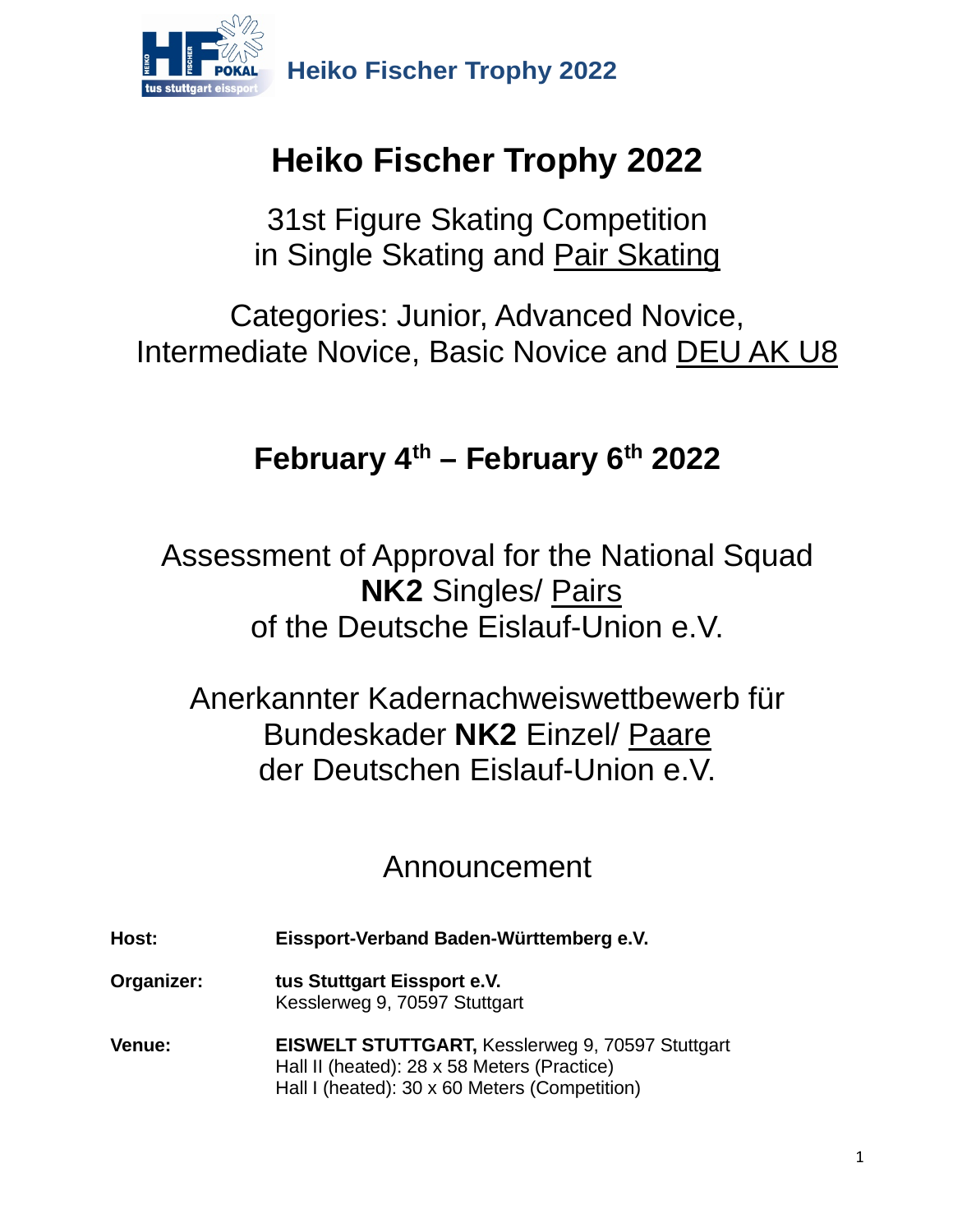

| tus stuttgart eissport       |                                                                                                                                                                                                                                                                                                                                                                                                                                                            |
|------------------------------|------------------------------------------------------------------------------------------------------------------------------------------------------------------------------------------------------------------------------------------------------------------------------------------------------------------------------------------------------------------------------------------------------------------------------------------------------------|
| <b>Entries:</b>              | The entry forms provided must be used and sent to:<br>tus Stuttgart Eissport e.V.<br>e-Mail:<br>hfp@tus-eissport.de                                                                                                                                                                                                                                                                                                                                        |
| <b>Deadline for Entries:</b> | January 17th 2022                                                                                                                                                                                                                                                                                                                                                                                                                                          |
| <b>Participation:</b>        | 1) The organizer withholds the right to cancel categories or to limit<br>the number of competitors, if the number of registrations exceeds<br>capacity especially in accordance with the Covid-19 regulations.                                                                                                                                                                                                                                             |
|                              | 2) Registered athletes for assessment of approval for the national<br>squad NK2 of the DEU in the category Advanced Novice and Junior<br>have priority and should inform the organizer at the registration.                                                                                                                                                                                                                                                |
|                              | Registration must be made exclusively by the Regional Association<br>(Landes-Eissport-Verband). Here the report must be made via the<br>respective club (incl. Registration list). The registration of the<br>participants of German clubs must be made on the provided DEU form,<br>(see Appendix). Before registration, validation of the data via the DEU<br>Data Assistant at http://deu-info.de/datenassistent/excel-validieren must<br>be completed. |
| <b>Entry fee:</b>            | 60,00 $∈$ per competitor in Junior and Advanced Novice<br>40,00 € per competitor in Intermediate and Basic Novice, DEU AK U8<br>90,00 € per pair in Advanced Novice                                                                                                                                                                                                                                                                                        |
|                              | If no judge is supplied by the national association (LEV) of the skater,<br>the registration fee per competitor will be 90,00 / 70,00 € and 120,00 €<br>The entry fee is to be paid at time of registration to the following<br>bank account:                                                                                                                                                                                                              |
|                              | tus Stuttgart Eissport e.V.,<br><b>Commerzbank AG</b><br><b>SWIFT-BIC: DRES DEFF</b><br>IBAN: DE 89 6008 0000 0331 5927 00<br>Subject: HFP 2022                                                                                                                                                                                                                                                                                                            |
|                              | In case of late payment, participation will be denied. In case of<br>withdrawal after the deadline of entry, there will be no refunding of the<br>entry fee.                                                                                                                                                                                                                                                                                               |
| Corona:                      | The Organizing Committee reserves the right to cancel the Heiko<br><b>Fischer Trophy 2022</b> if due to the Coronavirus (Covid-19) the decision<br>or recommendation of the national/local Government will not agree to<br>conduct such an event.<br>In case of cancellation of the event by the organizer due to corona<br>regulations, the entry fee will be refunded.                                                                                   |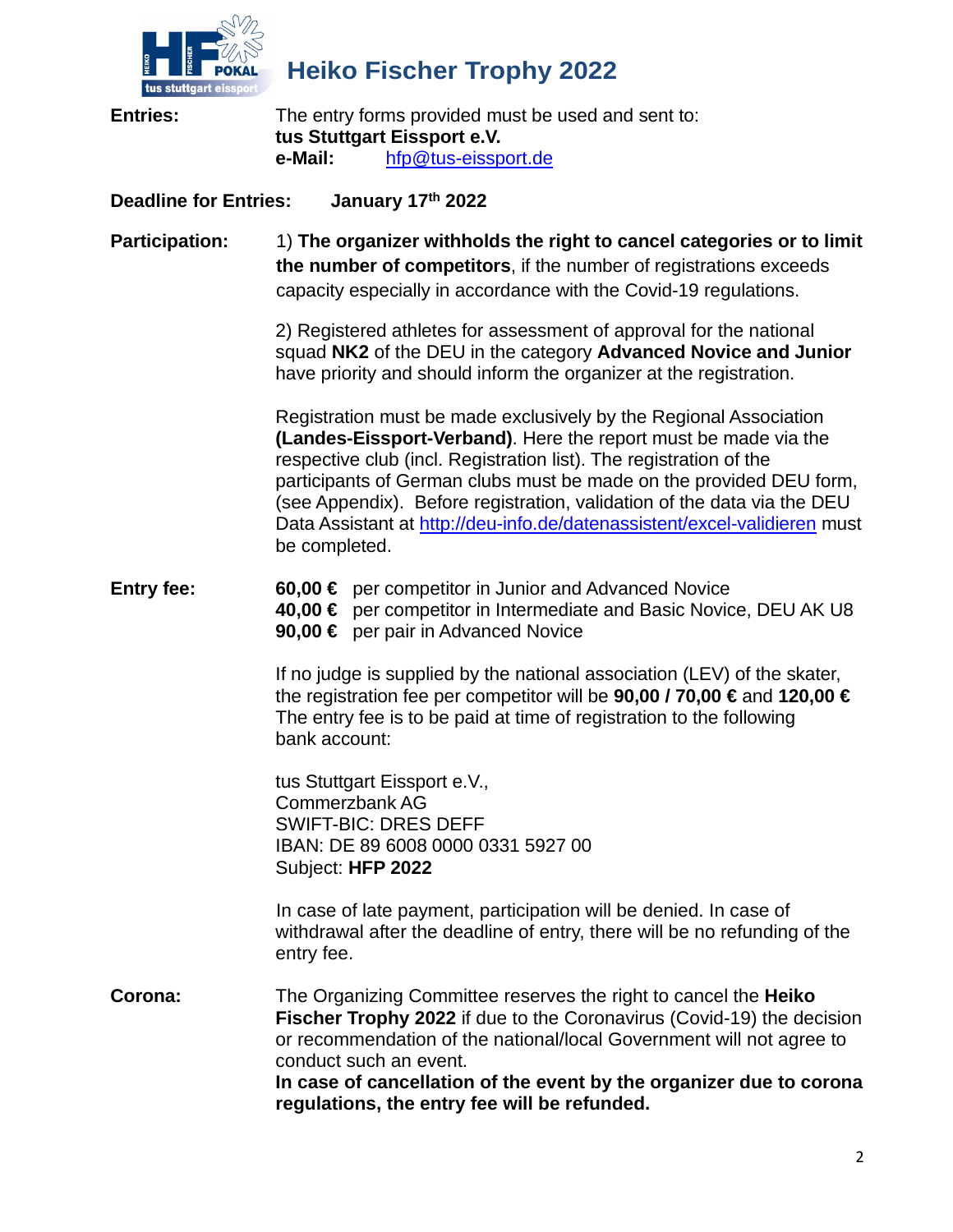

- **Individual Results:** The marking system (ISU Judging System) will be used in accordance with the respective ISU Communications. The three best-placed skaters in each category will be announced and honored at the official Victory Ceremony. By registering for the competition, the skater agrees resp. the legal representative of the skater agree to the publishing of the results on the internet.
- **Media/Internet:** Entry lists, results, photos, videos of athletes and livestream of the event will be published on the internet. With Competition Registration, the athlete or the athlete's legal representative agree to the publication of name, results, photos and videos.
- **Judges:** Participating clubs or associations are asked to supply one judge per team/ LEV with the minimum qualification "National championships" who is trained in the new ISU Judging System. Hotel costs for judges must be paid by the registering club or association. The organizer withholds the right to choose the panel of judges.
- **Music:** Music must be sent by e-mail to [musik@4iceskating.org.](mailto:musik@4iceskating.org) Please see attached music information. The music files must be sent as WAV or MP3 file formats. Any other format is not acceptable. Please note: Files in MP3 format may have a significant difference in the music quality when reproduced. The Organizing Committee in this case is not responsible if the music quality would be insufficient. Each Competitor must have an own back-up drive (USB Stick) for each program in the format of a WAV or MP3 file. The exact running time of the music (not skating time) must be communicated to the Organizing Committee when submitting the music and shall be certified by the Competitor/Coach/Team Leader at the time of registration. Please note: CDs will not be accepted by the Organizing Committee

#### **Planned Program Content:**

The Planned Program Content form must be sent to the Organizing committee at registration. It is mandatory that the Planned Program Content is completed by each skater in English using the terminology listed in the respective ISU-Communications. Please send the Planned Program Content to [ppc@4iceskating.org](mailto:ppc@4iceskating.org)

**Accommodation:** Please make your hotel arrangements via the Tourist Office: Touristic-Information Königstrasse 1A, 70173 Stuttgart

| Phone. | ++49(0)711 2228-233 |
|--------|---------------------|
| Fax    | ++49(0)711 2228-251 |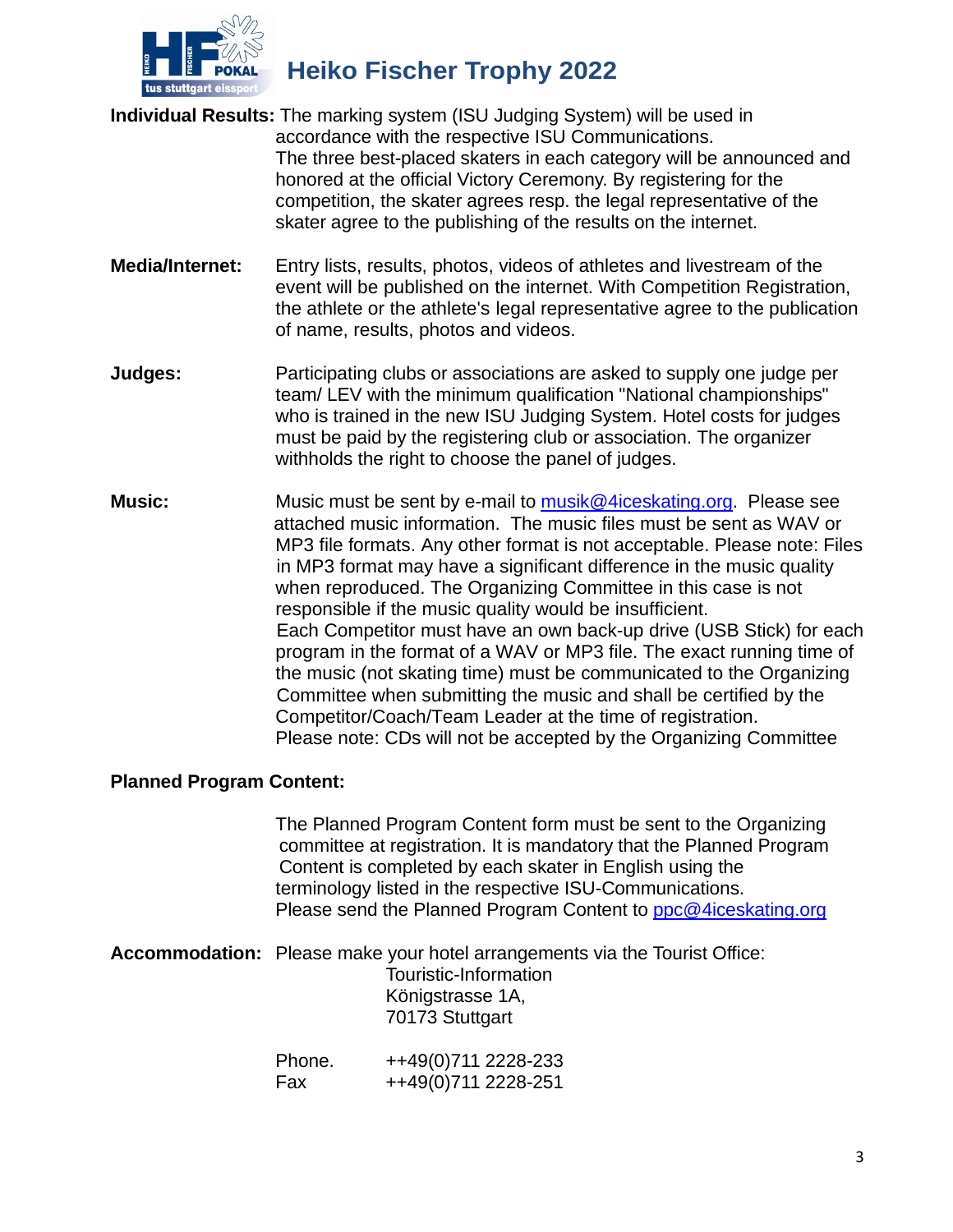

**Insurance/** In accordance with Rule 119, it is the sole responsibility of each Liability:<br>
Liability: athlete, official and other member of the teams participating in the **Liability:** athlete, official and other member of the teams participating in this event to provide medical and accident insurance. Such insurance must assure full medical attendance and also the return to the home country by air transport or by other expeditious means of the ill or injured person. The organizer assumes no responsibility for or liability with respect to bodily or personal injury or property damage incurred in connection incurred by competitors and officials.

#### **Provisional Event Schedule** (Subject to change):

The detailed schedule will be made available on the website/ facebook page as soon as possible after the closing date. Changes may occur due to technical requirements of the judging system and/or exceeding number of entries.

**Stuttgart, December 21st, 2021**

**tus Stuttgart Eissport e.V. Stephanie Brand President**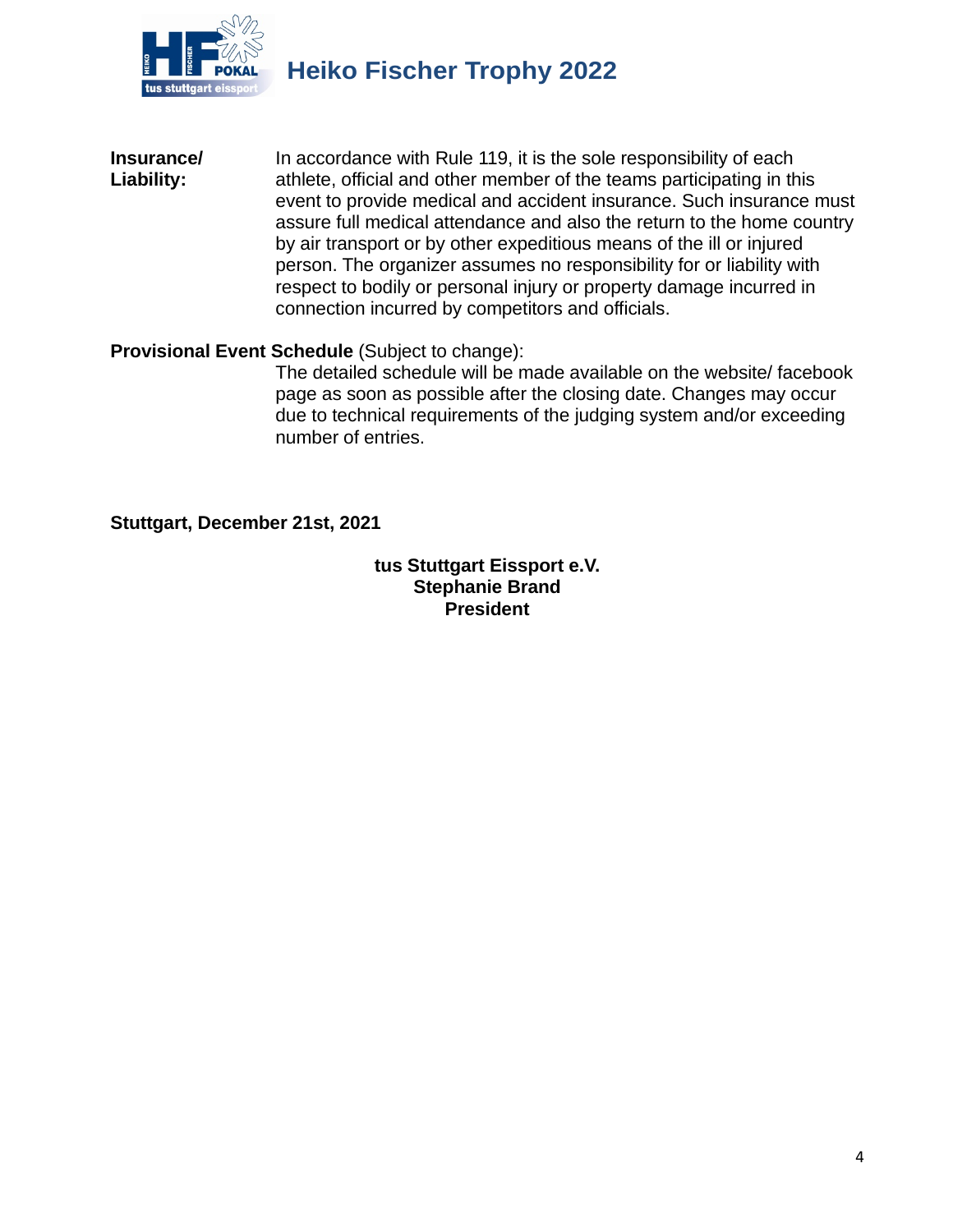

## **1. GENERAL**

The **Heiko Fischer Trophy 2022** will be conducted in accordance with the ISU Constitution and General Regulations 2021, the ISU Special Regulations and Technical Rules Single & Pair Skating 2021, as well as with the relevant ISU Communications.

In case of a very high number of skaters in one category, the organizer withholds the right to form several divisions in one category.

According ISU Rule 513 the starting orders for Junior and Advanced Novice Free Program will be in reverse order to the final result of the Short Programs.

According to ISU Com 2396 in all Novice categories warm-up groups will be up to 8 skaters.

The warm up time in all Novice categories will be according to ISU Com. 2396.

## **2. CATEGORIES SINGLES**

## **JUNIOR Women and Men**

The age requirements are in accordance with ISU Rule 108, § 3b

For skaters starting for a German club, the **Kürklasse 2** is required according to the DfBestDKBEK (April 2021)

| <b>Short Program:</b> |                                                                                                                                                                                                                                                    |                                             | The required elements to be skated are those listed in ISU Technical<br>Rules Single & Pair Skating 2021 Rule 611, § 1 and 3 for 2021/22 |  |
|-----------------------|----------------------------------------------------------------------------------------------------------------------------------------------------------------------------------------------------------------------------------------------------|---------------------------------------------|------------------------------------------------------------------------------------------------------------------------------------------|--|
| Duration:             | 2:40 min, +/- 10 sec for Ladies and Men                                                                                                                                                                                                            |                                             |                                                                                                                                          |  |
| <b>Free Skating:</b>  | In accordance with ISU Special Regulations Technical Rules Single &<br>Pair Skating 2021, Rule 612, § 1 and 2 and the respective ISU<br>Communications. Special attention should be paid to the "well balanced"<br>program" and the element value. |                                             |                                                                                                                                          |  |
| Duration:             | 3:30 min, +/- 10 sec for Women and Men                                                                                                                                                                                                             |                                             |                                                                                                                                          |  |
| <b>Factors:</b>       | in accordance with ISU Technical Rules Single & Pair Skating 2021,<br>Rule 353, $\S$ 1, m) the factors of the components are                                                                                                                       |                                             |                                                                                                                                          |  |
|                       | For Women                                                                                                                                                                                                                                          | <b>Short Program</b><br><b>Free Skating</b> | 0,8<br>1,6                                                                                                                               |  |
|                       | For Men                                                                                                                                                                                                                                            | <b>Short Program</b><br><b>Free Skating</b> | 1,0<br>2,0                                                                                                                               |  |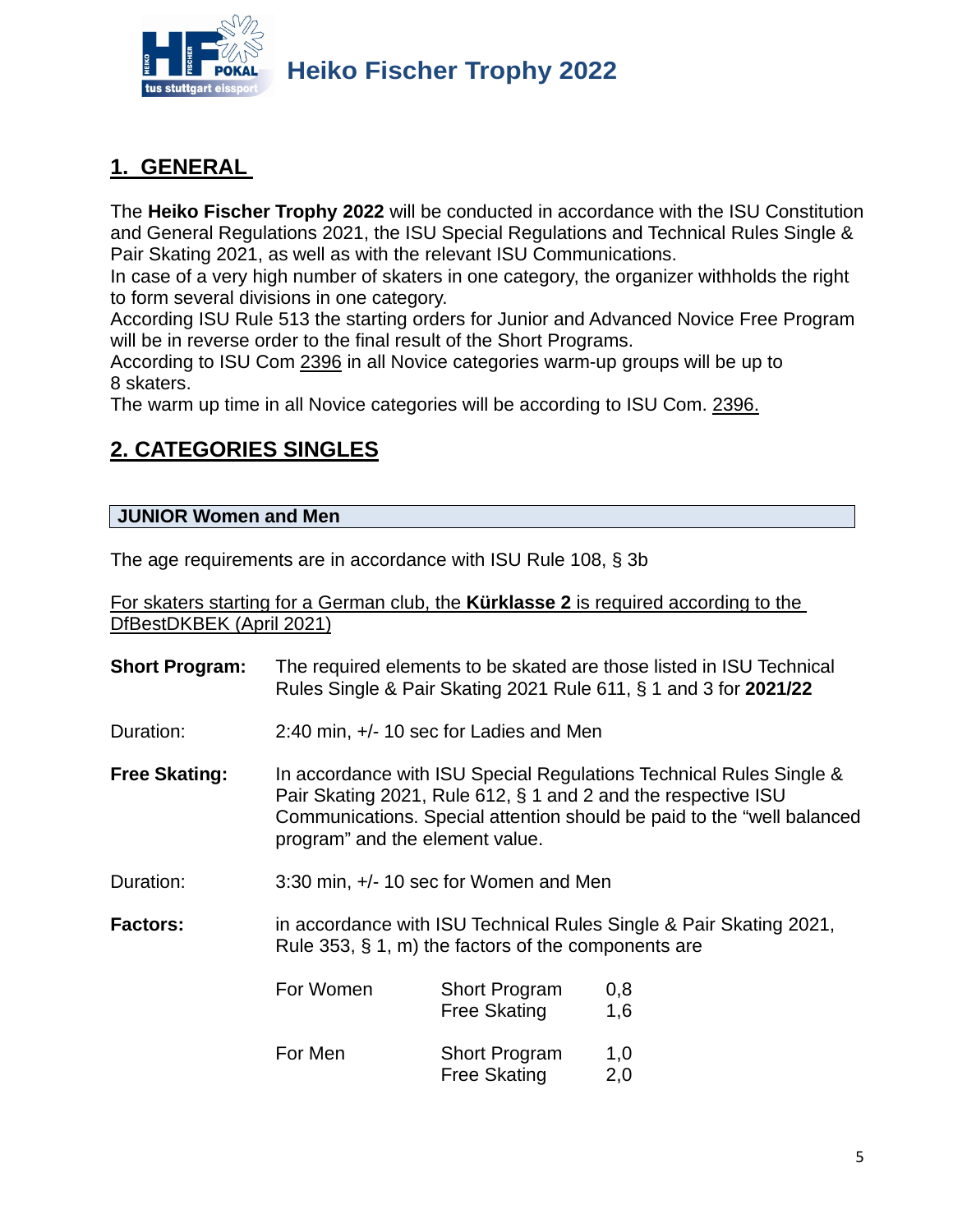

## **ADVANCED NOVICE Girls and Boys**

The age requirements are in accordance with ISU Communication 2396

For skaters starting for a German club, the **Kürklasse 3** is required according to the DfBestDKBEK (April 2021).

- **Short Program:** The required Elements to be skated are those listed in the ISU Communication 2396, § 2.3 and respective ISU Communications. (Bonus points are awarded according to the Advanced Novice category).
- Duration: 2:20 min, +/- 10 sec for girls and boys
- **Free Skating:** Elements in accordance with ISU Communication 2396, § 2.3 and respective ISU Communications. (Bonus points are awarded according to the Advanced Novice category). Special attention should be paid to the contents of a well balanced program and the element values
- Duration: 3:00 min, +/- 10 sec for girls and boys

The Program Components are only judged in

- Skating Skills
- Transitions
- Performance
- Interpretation
- **Factors:** in accordance with ISU Communication 2396, § 2.3 the factors of the components are

| For girls | <b>Short Program</b><br><b>Free Skating</b> | 0,8<br>1,6 |
|-----------|---------------------------------------------|------------|
| For boys  | <b>Short Program</b><br><b>Free Skating</b> | 0.9<br>1,8 |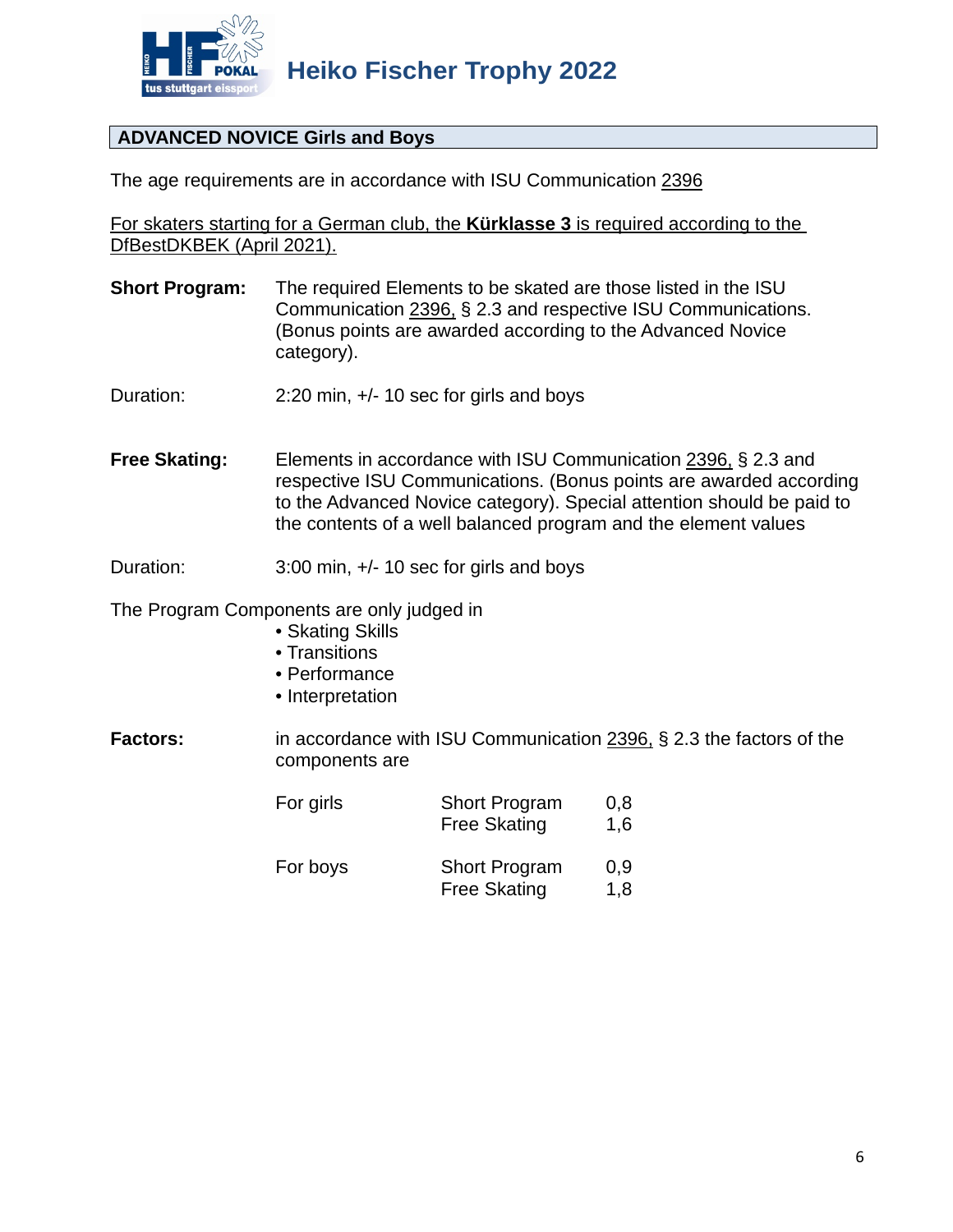

#### **INTERMEDIATE NOVICE Girls and Boys**

The age requirements are in accordance with ISU Communication 2396

- **Free Skating only:** Elements in accordance with ISU Communication 2396, § 2.2 and respective ISU Communications. Special attention should be paid to the contents of a well balanced program and element value.
- Duration: 3:00 min, +/- 10 sec for girls and boys

The Program Components are only judged in

- Skating Skills
- Performance
- Interpretation

**Factors**: In accordance with ISU Communication 2396, § 2.2 the multiplying factors of the program components are

> For girls 1,7 For boys 2,0

#### **BASIC NOVICE Girls and Boys**

The age requirements are in accordance with ISU Communication 2396

**Free Skating only:** Elements in accordance with ISU Communication 2396, § 2.1 and respective ISU Communications. Special attention should be paid to the contents of a well balanced program and element value.

Duration: 2:30 min, +/- 10 sec for girls and boys

The Program Components are only judged in

- Skating Skills
- Performance
- **Factors:** In accordance with ISU Communication 2396, § 2.1 the multiplying factors of the program components are

For girls and boys 2,5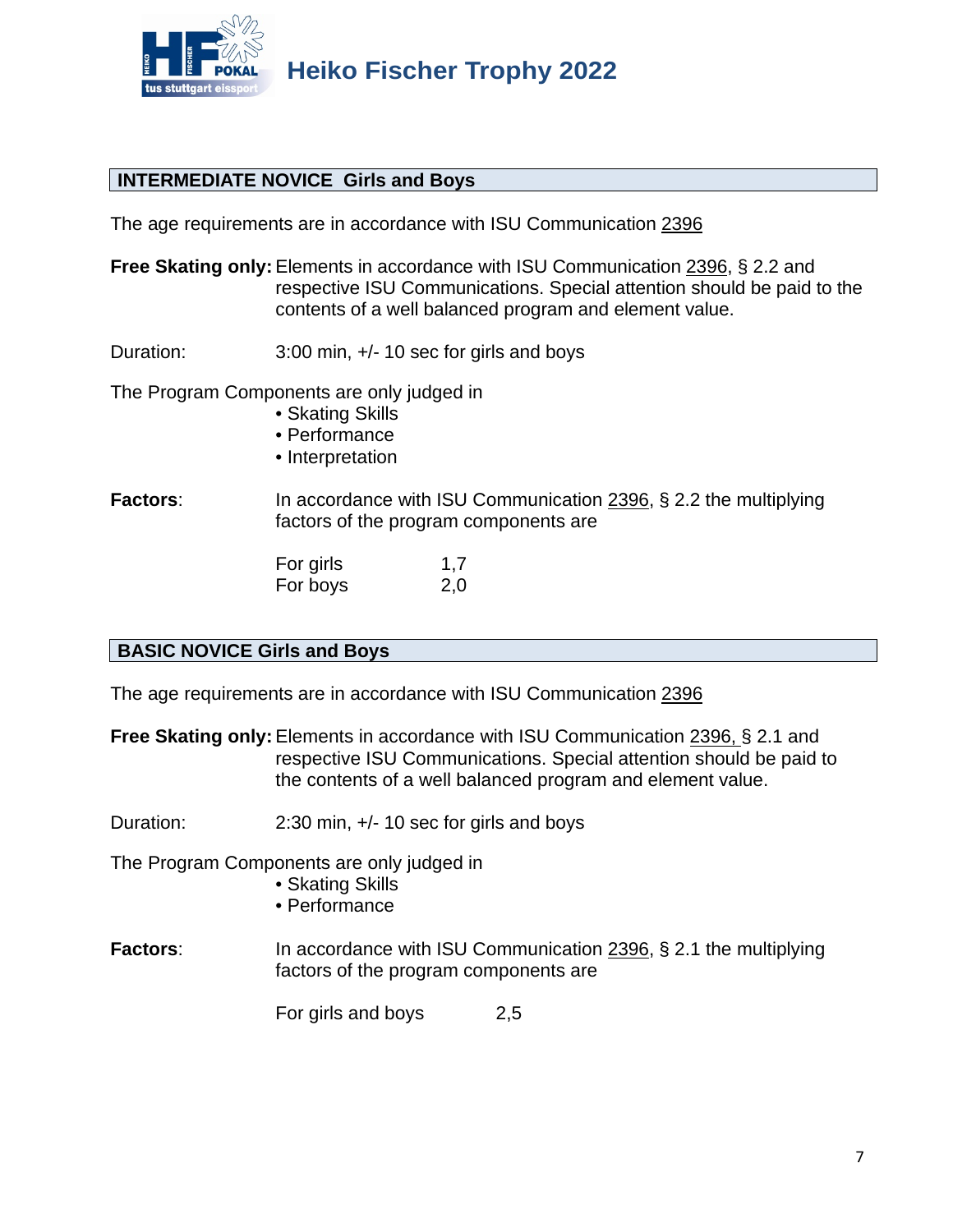

## **DEU AK U8 Girls & Boys NEW**

The age requirements for **AK U8:** born after 1st of July 2013 and younger

Duration: 3:00 min,  $+/- 10$  sec for girls and boys

**Free Skating only:** elements according to the rules of DfBestDKBEK (April 2021) A well - balanced Free Skating Program must contain:

a) Maximum of 6 jump elements for Girls and Boys, and one of which must be an Axel type jump. There may be up to two (2) jump combinations or sequences. One jump combination could consist up to three (3) jumps, the other up to two (2) jumps. A jump sequence consists of 2 (two) jumps of any number of revolutions, beginning with any jump, immediately followed by an Axel type jump with a direct step from the landing curve of the first jump to the take-off curve of the Axel jump.

Any single and double jump (including Double Axel) cannot be executed more than twice in total. Only two (2) triple jumps can be repeated either in a jump combination or a jump sequence.

b) There must be a maximum of two (2) spins of a different nature (abbreviation). One spin has to be a spin with no change of position. The other spin has to be a spin in a different basic position or a spin combination. Change of foot and a flying entry are in both spins optional.

xSp (5 rotations) or CxSp (5/5 rotations) CoSp (10 rotations) or CCoSp (6/6 rotations)

c) There must be one (1) step sequence fully utilizing the ice surface.

The Program Components are only judged in

- Skating Skills
- Transitions
- Performance/Execution
- Interpretation

**Factors:** For girls and boys 1,3

#### **Levels explanations:**

in all elements that are subject to Levels, only features up to **Level 2** will be counted.

The bonus system see Advanced Novice (ISU Com 2396)